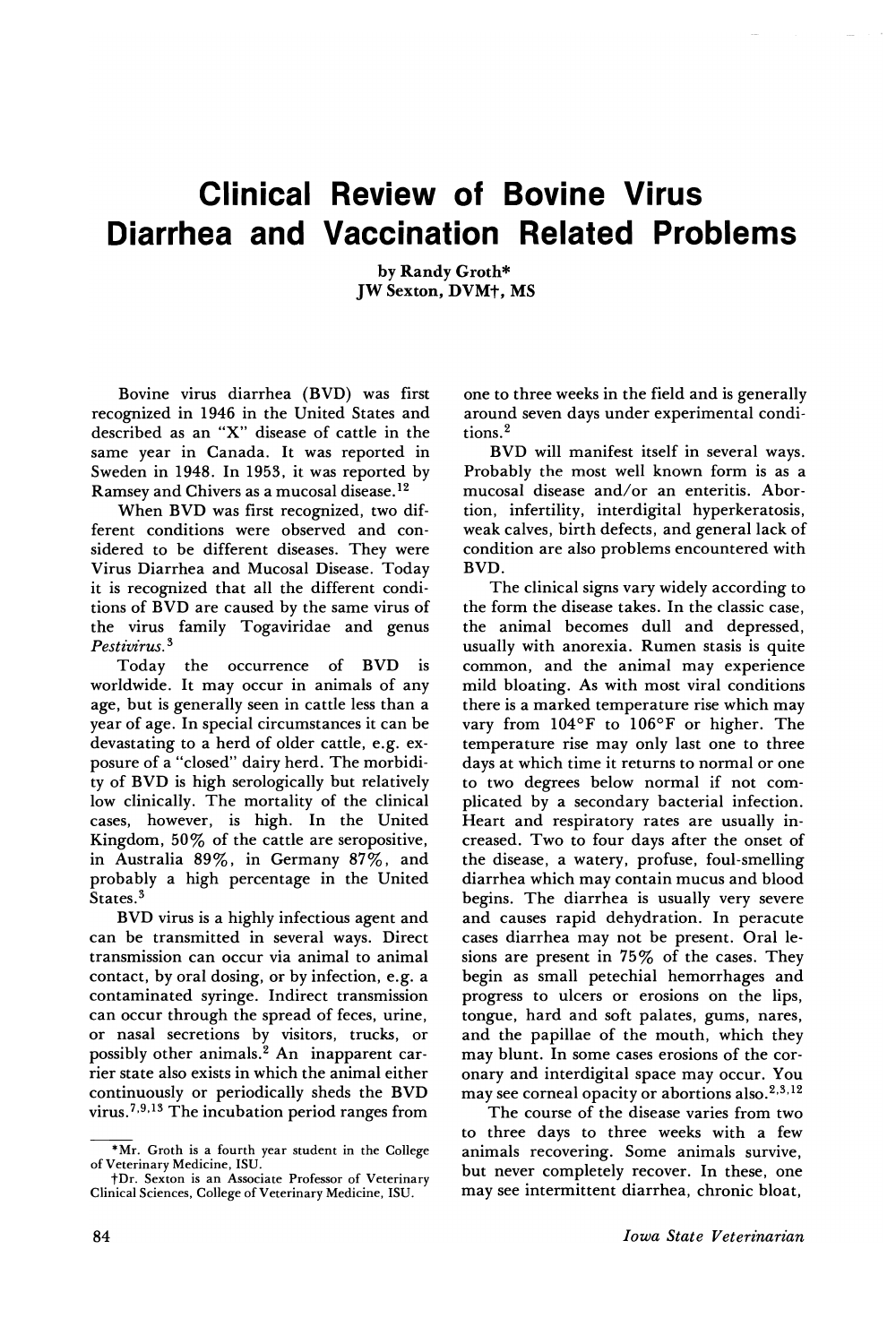rough coat, poor doer, hoof deformities, susceptibility to secondary bacterial infection, and infertility. <sup>13</sup>

The basic lesions of BVD are foci of degenerating epithelial cells. They develop as edema and vasculitis below the epithelial surfaces and progress to erosions. The necrotic foci are found in the mouth, on the gums, in the esophagus (often in a linear arrangement), the forestomachs, the abomasum, and the small and large intestine. Lymphoid recrosis also occurs and may be first evident in the Peyer's patches of the ileum. The nodes may become hemorrhagic and necrotic. Vasculitis may occur in the brain, kidney, liver, or other organs due to the viremia.<sup>2,3,12</sup>

In many cases, other lesions may be found due to secondary infections. These may be seen in acute cases, but are more likely in the chronic ones because of a prolonged immunosuppression. The secondary signs many times can confuse a diagnosis. <sup>20</sup>

The mechanism of action of BVD is very complex and interesting. It causes problems in identifying carriers, treating the disease, and even in preventing the disease. Most of the action is directly or indirectly aimed at the immune system. Its most constant feature is its predilection to replicate in and damage lymphoreticular tissue. This can result in a significant suppression of the animal's specific and nonspecific defense mechanisms against other organisms to which it is simultaneously exposed. This may allow secondary infections. Some may be caused by organisms which are nonpathogenic in other circumstances. As stated before, the clinical signs may not even appear as BVD.8

The leukopenia is due in part to BVD's effect on the lymphocyte. BVD virus has a great affinity for cells of the immune system, particularly lymphocytes.5 Some strains of BVD, like strain C240 (isolated by Gillespie in Oregon in 1960 from a calf spleen), are cytopathic. <sup>10</sup> When they infect an animal and attack its lymphocytes, they rupture and destroy them. In many cases this causes an acute disease and death. Most BVD isolates, however, produce very little or no cytopathic effect (CPE). In fact, when both a cytopathic strain and a non-cytopathic strain are inoculated together, the cytopathic strain many times inhibits the non-cytopathic strain. It is thought that the non-cytopathic virus enters the lymphocytes and may inhibit DNA and RNA synthesis. This inhibition of normal metabolic function may alter the cells' ability to undergo blast transformation in response to oncogenic stimulation. It also interferes with the cells' ability to exercise their normal<br>immunologic  $\arctan^{15,16}$  Lymphocyte immunologic action.<sup>15,16</sup> Lymphocyte transformation has been shown to be related to hypersensitivity and cellular immunity which are important in recovery from a viral disease.<sup>16</sup>

A common occurrence in many fatally infected cattle is a complete failure by the cattle to develop detectable BVD virus neutralizing antibodies even though the illness may have been chronic (several months).15 Their BVD virus infected lymphocytes may become immunologically deficient and permit virus infeeted cells to persist for the duration of their life span.

Some animals seem to be unaffected even though their lymphocytes are infected by a noncytopathic BVD virus. In a study of a bull infected in utero in a National Animal Disease Center herd, the bull had a persistent infection throughout his life detected by virus isolation from the buffy coat of the blood. He never developed an antibody titer and showed no ill effects ever during his life. The bull did persistently shed virus which was pathogenic to other cattle.<sup>7,20</sup>

Although lymphocyte suppression is a main feature in the pathogenesis of BVD, a study by Ketelsen *et ai.* at the University of Minnesota shows a marked depression of the normal response of bovine monocytes to a chemotactic stimulus after these cells are exposed to BVD virus. The alteration of the monocyte function by BVD virus is very rapid, showing that the virus can interact with the monocyte within a few hours after infection. The virus did not cause monocyte lysis, so it is presumed that it somehow alters the cellular metabolism. Killed virus had no effect on the monocytes. Agents which promote macrophage function, like levamisole,<br>have been used to prevent monocyte been used to prevent monocyte chemotactic suppression and studies have shown that it can be used to reverse the suppressive effect of BVD in some cases.<sup>10</sup>

The inhibition of neutrophil function is a third way the immune system is altered. In a study done at Iowa State by Doctors Roth, Kaeberle, and Griffith, data indicated that following BVD infection, a defect occurs in PMN function. This might be a result of a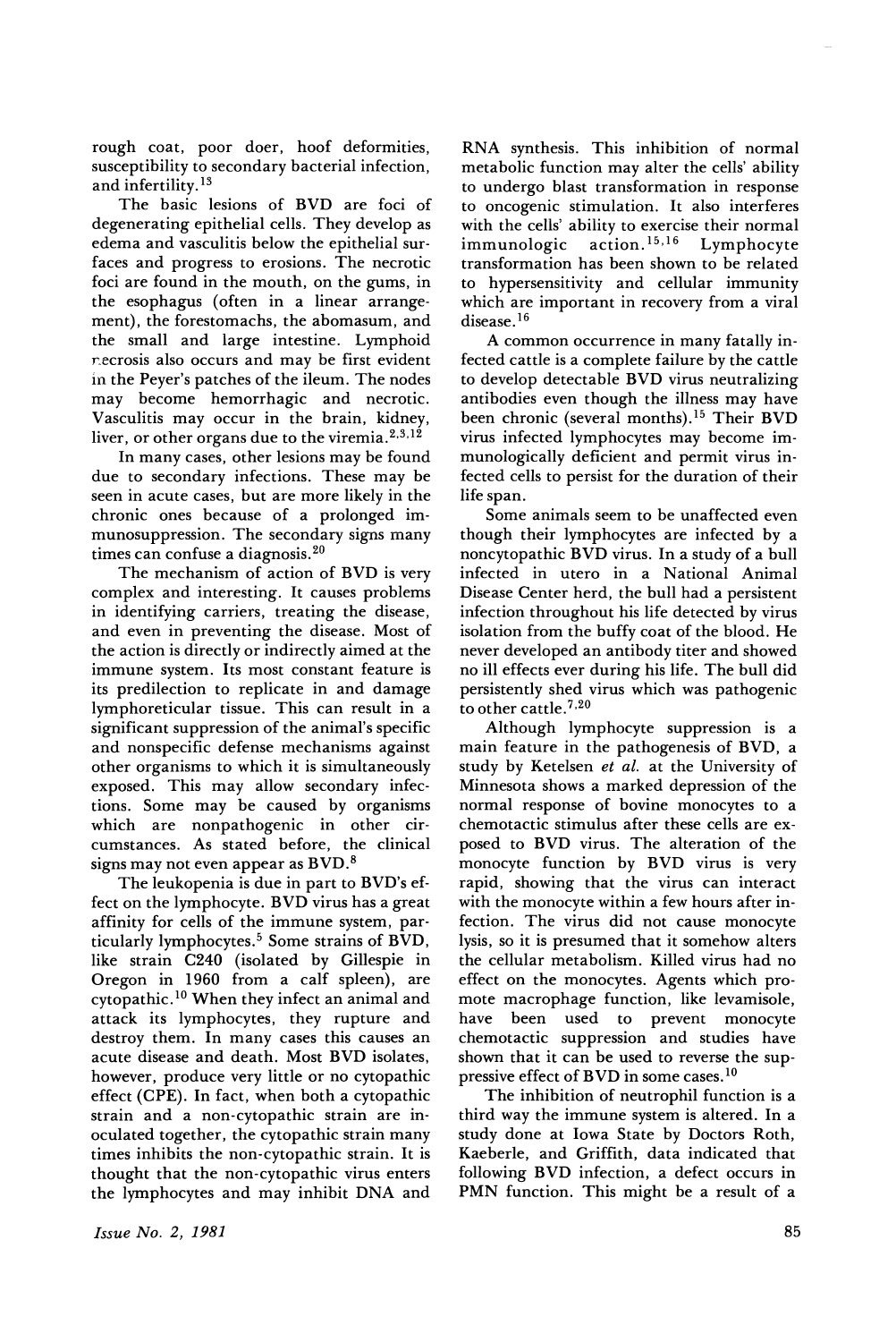defect in ingestion of particles, degranulation and the release of lysosomal enzymes into the phagosome, or an interference with the myeloperoxidase catalysed reaction. There is also a significant decrease in the number of circulating PMN's. PMN morphology by microscopic examination was not abnormal. It is thought that this action greatly enhances BVD virus survival in the host because PMN's are the most active cell in destroying viral infected cells. 19

Interferon production is also suppressed. <sup>10</sup> This ties in with the other immunologic occurrences and may be an important factor in mixed viral infections with BVD and its role in the Bovine Respiratory Disease (BRD) complex.

Since the recognition of BVD virus in 1964, the subject of vaccination has been a controversial and much debated item. The vaccine and its effects have been studied by several groups and individuals with varying, and at times, totally contradictory results. It has recently become an item of strong feeling, both pro and con, in Iowa because of its inclusion in the preconditioning program of calves sponsored by the Iowa Cattleman's Association and the Iowa AVMA.

Many practitioners strongly recommend vaccinating for BVD. Some have had no problems with vaccinating and others think the benefits obtained outweigh any problems they might encounter. Many veterinarians reason that BVD is so widespread today that a serious problem could arise if they don't vaccinate. Vaccinating the cows for BVD has proven to be a great aid for many dairymen in raising their calves and preventing the weak calf syndrome. Some veterinarians even recommend vaccinating the cow in the last trimester of gestation for maximum antibody stimulation in problem herds.<sup>8</sup> Several feedlot practitioners strongly recommend vaccinating cattle upon entry to prevent and decrease the severity of the BRD Complex.4

On the other hand, some veterinarians and owners are against vaccinating. Many of these have had or seen the results of a vaccination reaction in a herd or individual. Some are afraid of being caught in the middle of a bad situation. Some veterinarians feel that since BVD is so widespread and as there are still a lot of questions about the vaccine and BVD itself, vaccination may not be the correct way to handle it. $^{18}$ 

The history and clinical signs of vaccinerelated cases are generally the same. Clinical signs of an illness are usually seen ten to fourteen days following vaccination.<sup>11</sup> The first symptoms are anorexia, depression, and an occulonasal discharge which is serous at first and then becomes mucoid or mucopurulent. A crusting of the area around the nose and eyes may also occur. Oral ulcerations mayor may not develop at this time. Next comes a severe watery diarrhea which may contain mucus and some blood. Intense straining can also occur. Some of these animals have a high fever, 104°F plus, while others maintain a normal temperature. WBC is variable but a leukopenia of all cell types is the general occurrence, especially in the early stages of the condition. Most animals become severly dehydrated. Death usually occurs in these animals in ten to fourteen days. <sup>6</sup> Postmortem lesions are also variable. Oral and esophageal ulcers are common as well as ulcers in the rumen, abdomen, and intestines. Lesions of Peyers' patches and changes in the spleen and lymph tissue are seen in over 50% of the cases. A moderate to severe catarrhal enteritis may be seen. Evidence of a generalized septicemia, e.g. petechiation of visceral organs, may also be found in some cases. <sup>6</sup>

After examining the facts, I do not believe anyone can say we do not see BVD vaccine related reactions. The cause of these reactions, however, is still a mystery. Several explanations have been proposed. One possibility is that the vaccine itself causes the condition directly. Possibly the vaccine is not modified by enough passages in the laboratory and it reverts to a somewhat virulent strain in the animal. Since BVD is so widespread and can be passed in utero, a noncytopathic strain may be harbored in the embryonal bovine kidney cells used to grow the virus or in the embryonal calf serum used as a nutrient medium. Virus has been isolated from several calves at birth without antibody production. Maybe the working seed virus a company uses becomes contaminated by a virulent non-cytopathic virus. <sup>5</sup>

It has been shown in several studies that the vaccine causes a leukopenia and an immunosuppression in much the same way as the natural infection.<sup>18</sup> Perhaps this suppression allows an animal which is incubating a viral infection, BVD, IBR, etc., to develop the disease and show clinical signs. The sup